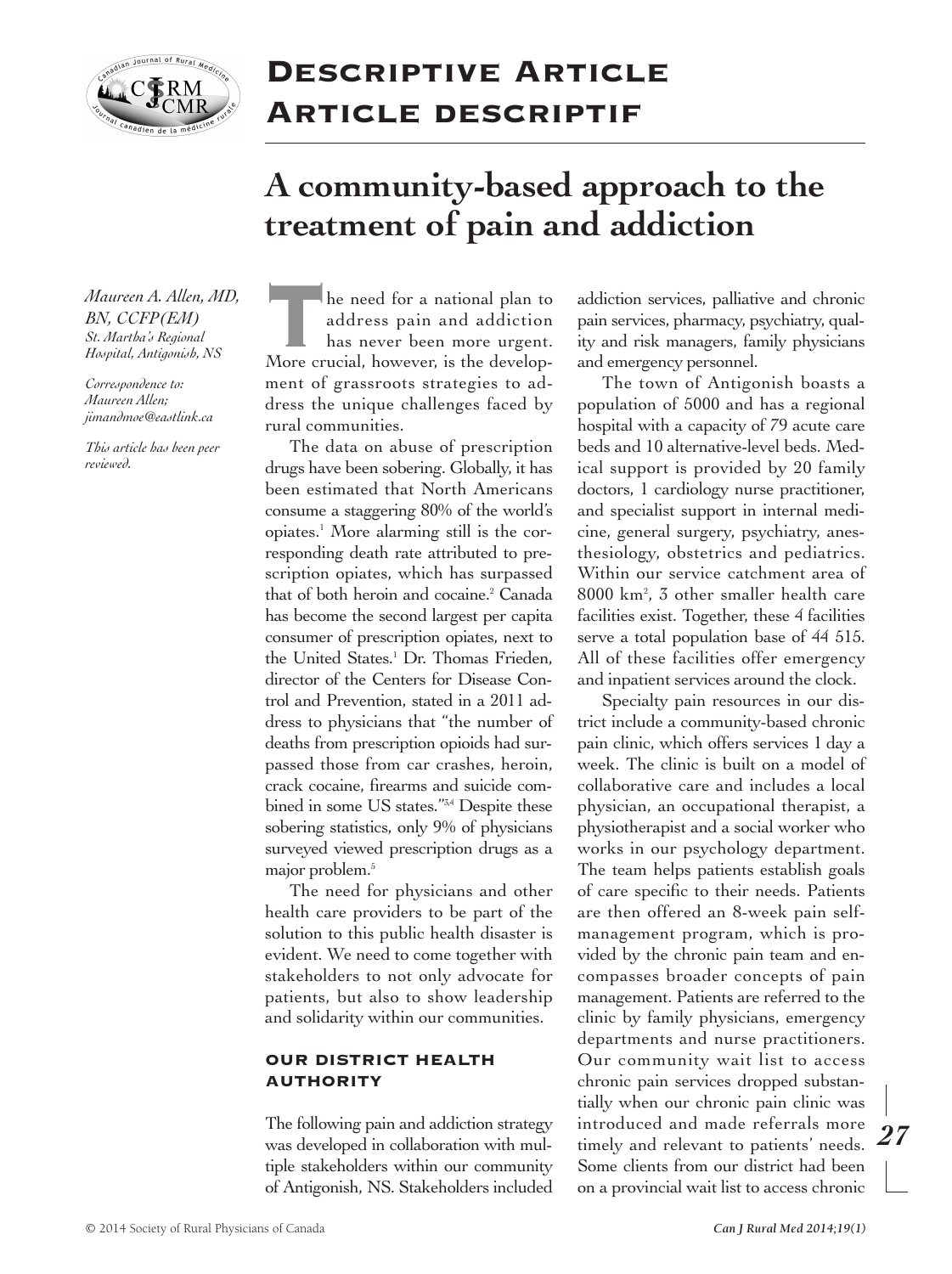pain services for 4 years when our program was first implemented in January 2008. To date, our wait times have decreased to 4 months.

Other specialty services that address pain and suffering in our community include a palliative care team of 3 physicians, who share one full-time position, and 5 nurse consultants. This is an inpatient and community-based resource that is offered within the district to all facilities.

### **INTRODUCING A PAIN AND ADDICTION STRATEGY**

The pain and addiction strategy was introduced into our 12-bed emergency department in Antigonish with the plan of implementing it in other district facilities that offer emergency services.

The strategy was put into practice to help address high-risk patterns of controlled substance use and to offer tools to health care personnel to manage pain in acute and chronic care settings, as well as at the end of life. For patients with a history of chronic pain who used the emergency department on a regular basis to manage flare-ups, a comprehensive pain plan was developed that incorporated involvement of the patient, their family physician and others involved in the patient's care. <sup>6</sup> Our goal was to gently guide patients to the program while offering clinicians tools to manage patients' flare-ups when they presented to the emergency department.

#### **LITERATURE REVIEW**

Models of care that address pain and addiction in rural communities are difficult if not impossible to find in the literature. A MEDLINE search did not reveal any comparable strategy to what our district introduced. There is, however, an emerging body of evidence that is recognizing the role of pain plans in the emergency department for patients with a complex history of pain. 6 The basis of the pain plan is to help patients find more effective strategies to manage their complex pain through pain self-management programs and other legitimate pain services. Other models of care have addressed pain and addiction individually, 7–9 but we were unable to find any models that addressed both in a comprehensive way.

#### **PROGRAM OBJECTIVES**

We had 5 program objectives:

1. To provide physicians and health care providers with a comprehensive approach to the treatment of pain and addiction based on best practice.



**Fig. 1. A 6-step approach to treating pain and addiction.**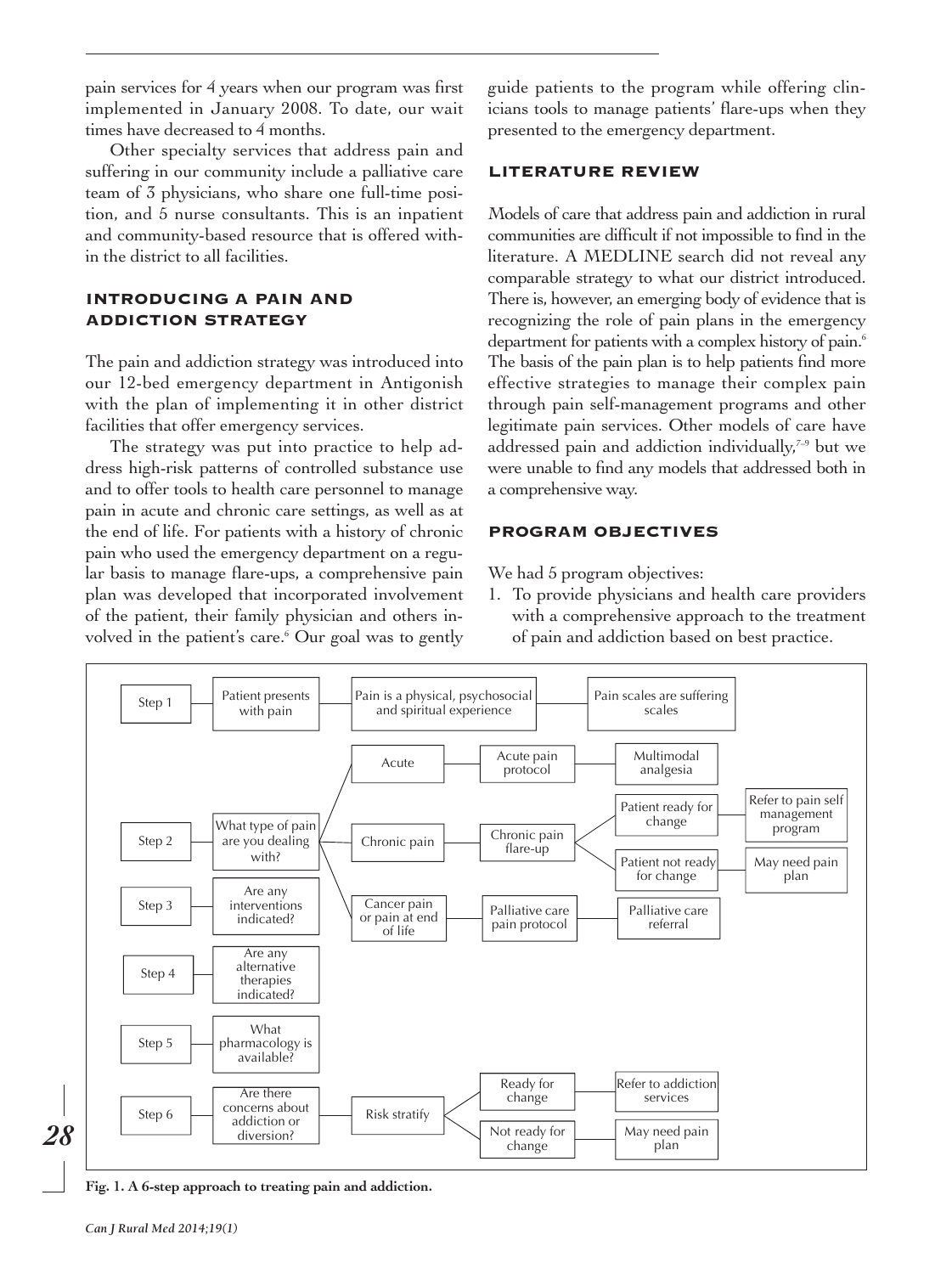- 2. To offer physicians and health care providers standardized protocols to address acute and chronic pain, and painful conditions near the end of life.
- 3. To reduce the dispensing of opiate refills and parenteral injections in patients with flare-ups of chronic pain who present to the emergency department.
- 4. To direct patients with a complex history of pain to a community-based pain program. For those not ready to attend a pain program, a comprehensive pain plan would be developed with the patient and family physician to ensure continuity and cohesiveness within the community and emergency department.
- 5. To stratify all patients by risk of addiction and diversion when considering controlled substances, regardless of the pain presentation, and if necessary, to direct patients to appropriate resources and services within the community.

#### **DESCRIPTION OF THE PAIN AND ADDICTION STRATEGY**

With these objectives guiding the development of our strategy, we built a 6-step approach that incorporated simple tools to address pain and addiction in the emergency department (Fig. 1). Patients identified as needing a more cohesive departmental approach to pain and addiction were individuals who continued to use the emergency department as a way of coping with flare-ups of chronic pain but were not yet ready to consider a pain self-management program as a way to help them move forward. Alternative pharmacology was introduced; if opiates were used in this population they were used orally, and patients were given medication to improve function rather than pain<sup>10</sup> (Fig. 2). The decision to move away from opiate use was based on an emerging body of evidence that recognized the limited scope of opiates in chronic pain and concerns that opiates were contributing to poorer outcomes in the long term. 11–13

Pain plans were discussed with the patient and his or her family physician. Patient files were kept in the emergency department in a confidential, secure location and, with patients' consent, shared with other health personnel involved in their care.<sup>14</sup>

It was also important to rule out any new pathology that could be causing the increase in a patient's baseline pain and to be able to shift our focus from management of chronic pain to acute pain, if required. A flare-up of chronic pain was defined as an increase in the patient's baseline pain that was not the result of new pathology or the progression of pre-existing disease. 15

Tools used to stratify for risk of addiction and diversion included our provincial prescription monitoring program, urine drug testing and screening for high-risk or aberrant behaviour. <sup>4</sup> Physicians were educated on the challenges and limitations of using urine drug testing in the emergency department despite it being the "gold standard" in monitoring for drug compliance and detecting the use of illicit substances.<sup>2,16</sup>

Other strategies we incorporated included a norefill policy for controlled substances among patients followed by a prescriber, and we no longer accepted written orders for parental opioids for patients with chronic disease. These patients were triaged, assessed and managed like other patients who came to the emergency department for care. We also introduced a nurse-initiated parental protocol for acute pain, and symptom protocols with suggested orders for patients with conditions at the end of life. <sup>17</sup> This gave emergency personnel tools to initiate treatment in our palliative care population until referrals could be made.

One contentious area that we addressed was the withdrawal of meperidine from our emergency department. Meperidine had become the drug of choice for the management of chronic pain flare-ups in our department. Our goal was to help patients break the cycle of meperidine use and help them move toward self-management of pain. This act alone reduced visits to our emergency department by two-thirds, with little opposition from our colleagues or patients.

#### **ADVANTAGES AND LIMITATIONS**

The primary advantage of our pain strategy was a drop in the frequency of emergency department visits among individuals with recurrent chronic pain flare-



**Fig. 2. Pharmacology treatment goals.**